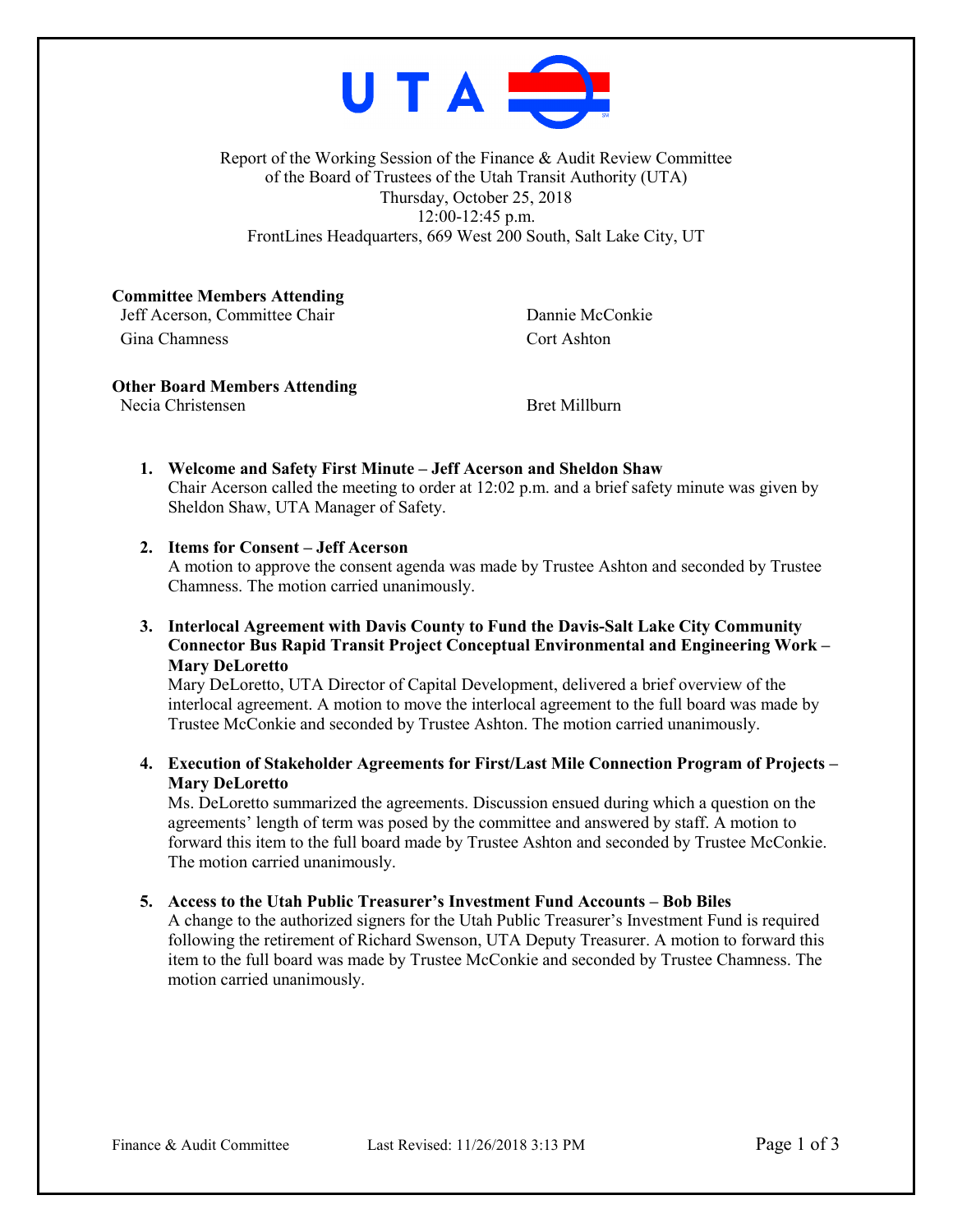#### **6. General Contracts, Change Orders & Disbursements**

- a. Board Consent Approval
	- 1. Contract: 5310 (Kostopolus Dream Foundation) Ryan Taylor Ryan Taylor, UTA Coordinated Mobility Manager, noted that UTA administers 5310 program funds. This grant covers replacement of five vehicles for the Kostopolus Dream Foundation through the 5310 program. A motion to approve this item and forward it to the board consent agenda was made by Trustee Ashton and seconded by Trustee Chamness. The motion carried unanimously.

| Roll call vote:  |     |
|------------------|-----|
| Trustee McConkie | Aye |
| Trustee Ashton   | Aye |
| Trustee Chamness | Aye |
| Trustee Acerson  | Aye |

2. Contract: Employee Holiday Gift Cards (Harmons) – Steve Meyer Mr. Meyer stated that this contract authorizes provision of holiday gift cards to UTA's 2,600 employees. Discussion ensued. A motion to approve this item and forward it to the board consent agenda was made by Trustee Ashton and seconded by Trustee McConkie. The motion carried unanimously.

| Aye |
|-----|
| Aye |
| Aye |
| Aye |
|     |

- b. For Board Review and Resolution
	- 1. Contract: Onsite Wellness Agreement (Care ATC) Kim Ulibarri
	- 2. Contract: Engine Oil (Crus Oil) Todd Mills This is a normal procurement.
	- 3. Contract: Springville Sharp/Tintic Railroad Construction (UDOT) Mary DeLoretto This is a revenue contract.

Mr. Meyer explained that these three contracts would be addressed in detail during the full board meeting and requested the committee forward them to the board agenda for consideration. A motion to forward the three contracts to the board agenda was made by Trustee McConkie and seconded by Trustee Chamness. The motion carried unanimously.

c. Pre-Procurement Update – Steve Meyer

Mr. Meyer shared UTA's intention to procure a consultant on the Davis-Salt Lake City Community Connector project and a consultant to complete final design on the Ogden-Weber State University project.

## **7. Other Business – Jeff Acerson**

It was noted that due to changes in board governance, this would be the last Finance and Audit Committee meeting. A motion to circulate and approve the meeting minutes via e-mail was made by Trustee Chamness and seconded by Trustee Ashton. The motion carried unanimously.